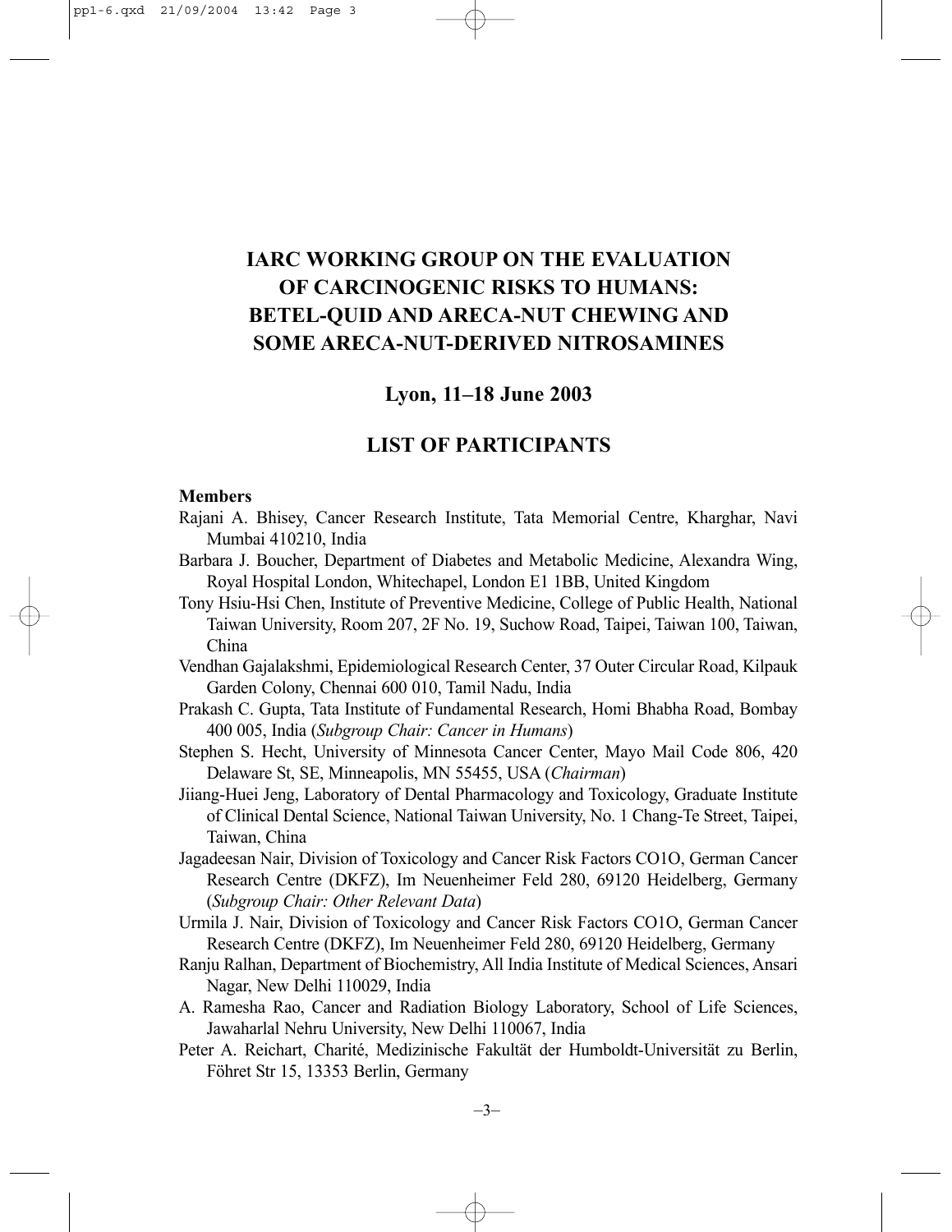- Pieter J. Slootweg, Department of Pathology, H04.312, University Medical Center, Heidelberglaan 100, P.O. Box 85500, 3508 GA Utrecht, The Netherlands (*Subgroup Chair: Cancer in Experimental Animals*)
- Ilse Stander<sup>1</sup>, previously at Division of Biostatistics, Medical Research Council, P.O. Box 19070, Tygerberg 7505, South Africa
- Saman Warnakulasuriya, Guy's, King's and St Thomas' Dental Institute, Caldecot Road, London SE5 9RW, United Kingdom (*Subgroup Chair: Exposure Data*)
- Werner van Wyk<sup>2</sup>, Centre for Stomatological Research, School of Dentistry, University of Pretoria, Dr Savage Road, P.O. Box 1288, Pretoria 0002, South Africa
- Kui-Hua Zhang, Peking University School of Stomatology, Wei Gong Cun, Haidian District, 100081 Beijing, People's Republic of China

### **IARC Secretariat**

Robert Baan, Unit of Carcinogen Identification and Evaluation (*Rapporteur, subgroup on other relevant data*) Vincent Cogliano, Unit of Carcinogen Identification and Evaluation (*Head of Programme*) Fatiha El Ghissassi, Unit of Carcinogen Identification and Evaluation (*Co-Rapporteur, subgroup on other relevant data*) Marlin Friesen, Unit of Nutrition and Cancer Yann Grosse, Unit of Carcinogen Identification and Evaluation (*Rapporteur, subgroup on cancer in experimental animals*) Mia Hashibe, Unit of Environmental Cancer Epidemiology Nikolai Napalkov<sup>3</sup> Linda Northrup (*Editor*) Hiroshi Ohshima, Unit of Endogenous Cancer Risk Factors Rengaswamy Sankaranarayanan, Unit of Descriptive Epidemiology Béatrice Secretan, Unit of Carcinogen Identification and Evaluation (*Rapporteur, subgroup on exposure data*) Kurt Straif , Unit of Carcinogen Identification and Evaluation (*Responsible Officer; Rapporteur, subgroup on cancer in humans*) Sean Tavtigian, Unit of Genetic Cancer Susceptibility Salvatore Vaccarella, Unit of Field and Intervention Studies

*Post-meeting scientific assistance* Catherine Cohet

<sup>&</sup>lt;sup>1</sup> Unable to attend

<sup>2</sup> Deceased

<sup>3</sup> Present address: Director Emeritus, Petrov Institute of Oncology, Pesochny-2, 197758 St Petersburg, Russia